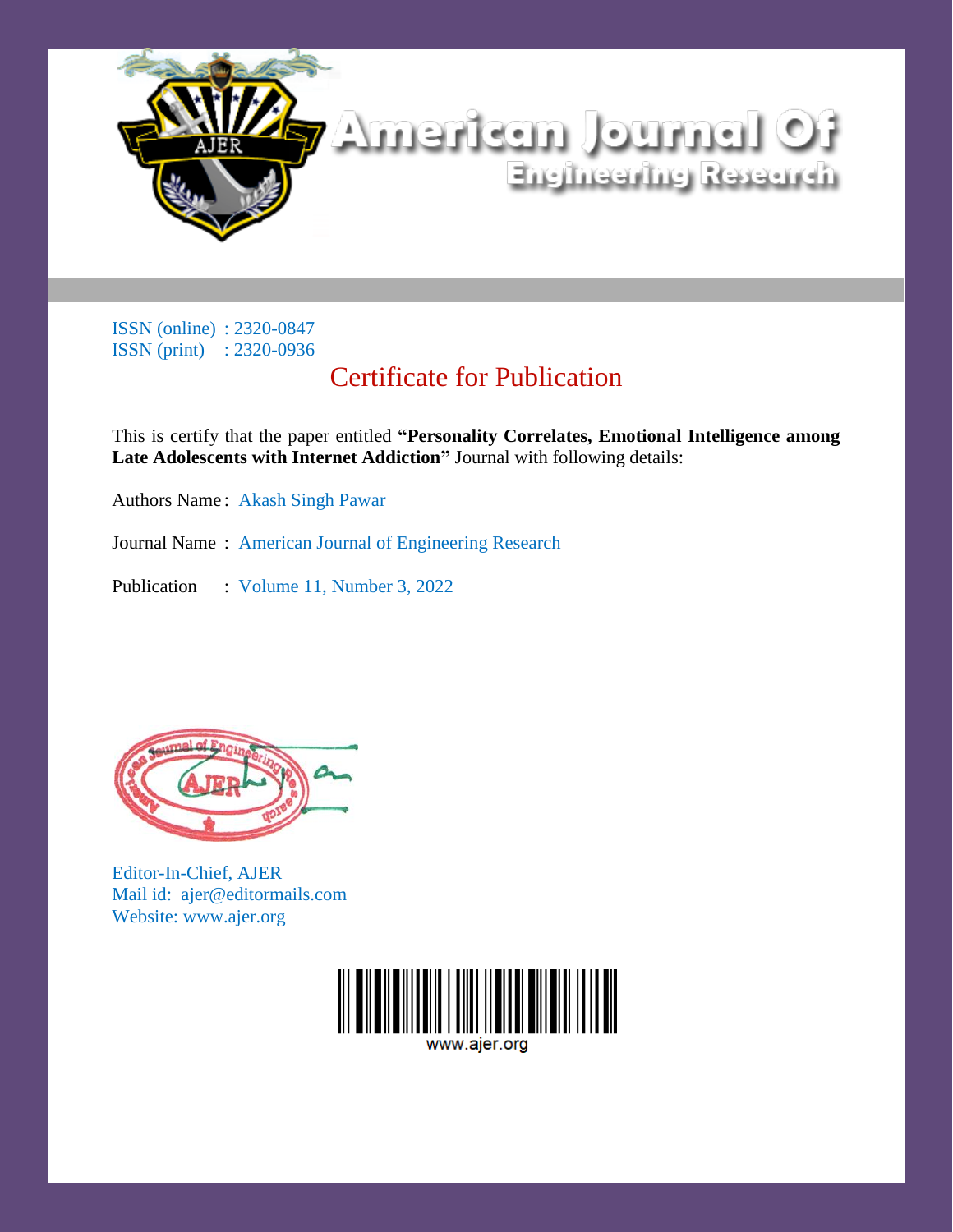

# Certificate for Publication

This is certify that the paper entitled **"Personality Correlates, Emotional Intelligence among Late Adolescents with Internet Addiction"** Journal with following details:

Authors Name : Dr. Ritu Sharma

Journal Name : American Journal of Engineering Research

Publication : Volume 11, Number 3, 2022



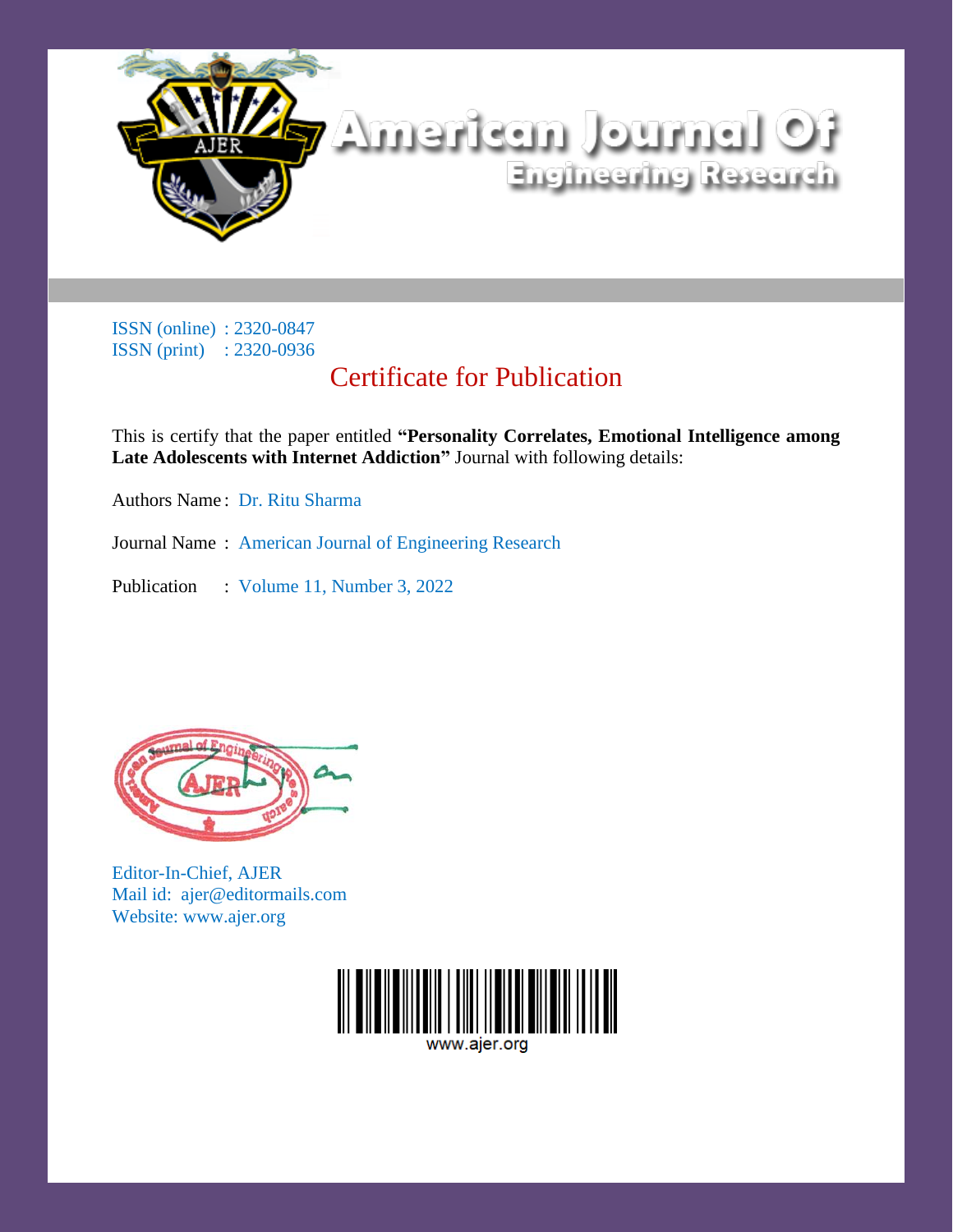

# Certificate for Publication

This is certify that the paper entitled **"Personality Correlates, Emotional Intelligence among Late Adolescents with Internet Addiction"** Journal with following details:

Authors Name : Dr. S.Z.H. Zaidi

Journal Name : American Journal of Engineering Research

Publication : Volume 11, Number 3, 2022



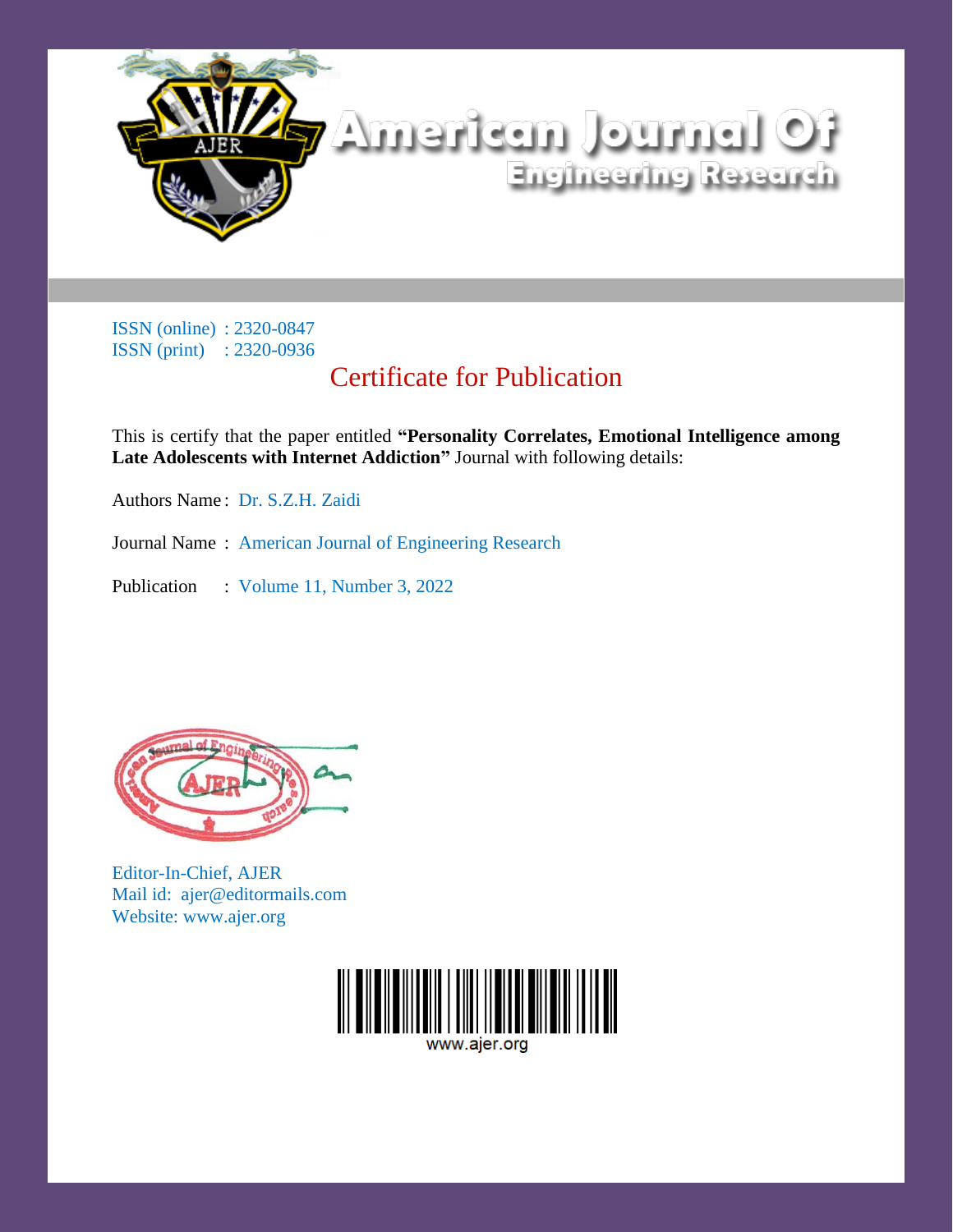

# Certificate for Publication

This is certify that the paper entitled **"Personality Correlates, Emotional Intelligence among Late Adolescents with Internet Addiction"** Journal with following details:

Authors Name : Mrs. Anshuma Dubey

Journal Name : American Journal of Engineering Research

Publication : Volume 11, Number 3, 2022



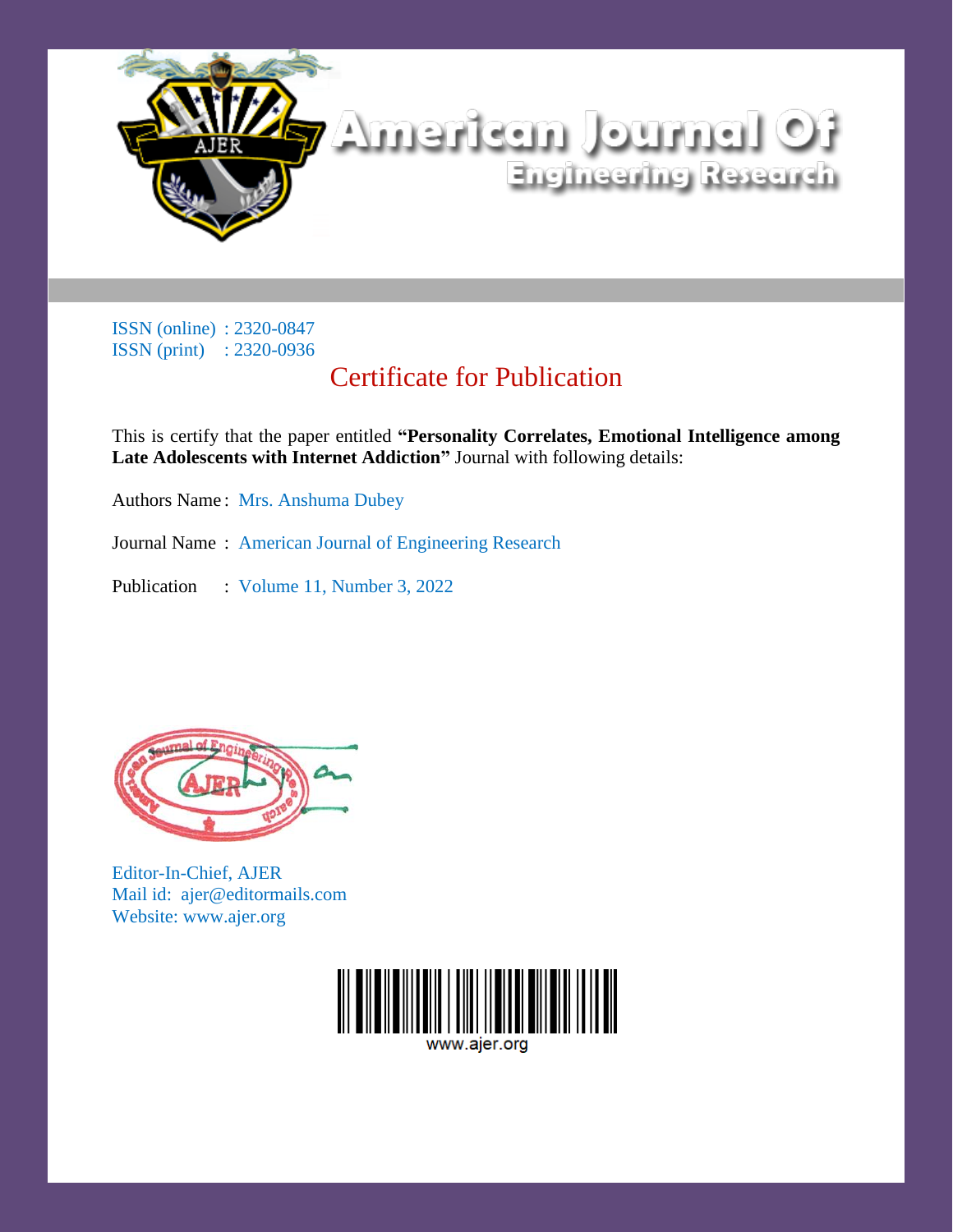

# Certificate for Publication

This is certify that the paper entitled **"Personality Correlates, Emotional Intelligence among Late Adolescents with Internet Addiction"** Journal with following details:

Authors Name : Swastik N. Sahoo

Journal Name : American Journal of Engineering Research

Publication : Volume 11, Number 3, 2022